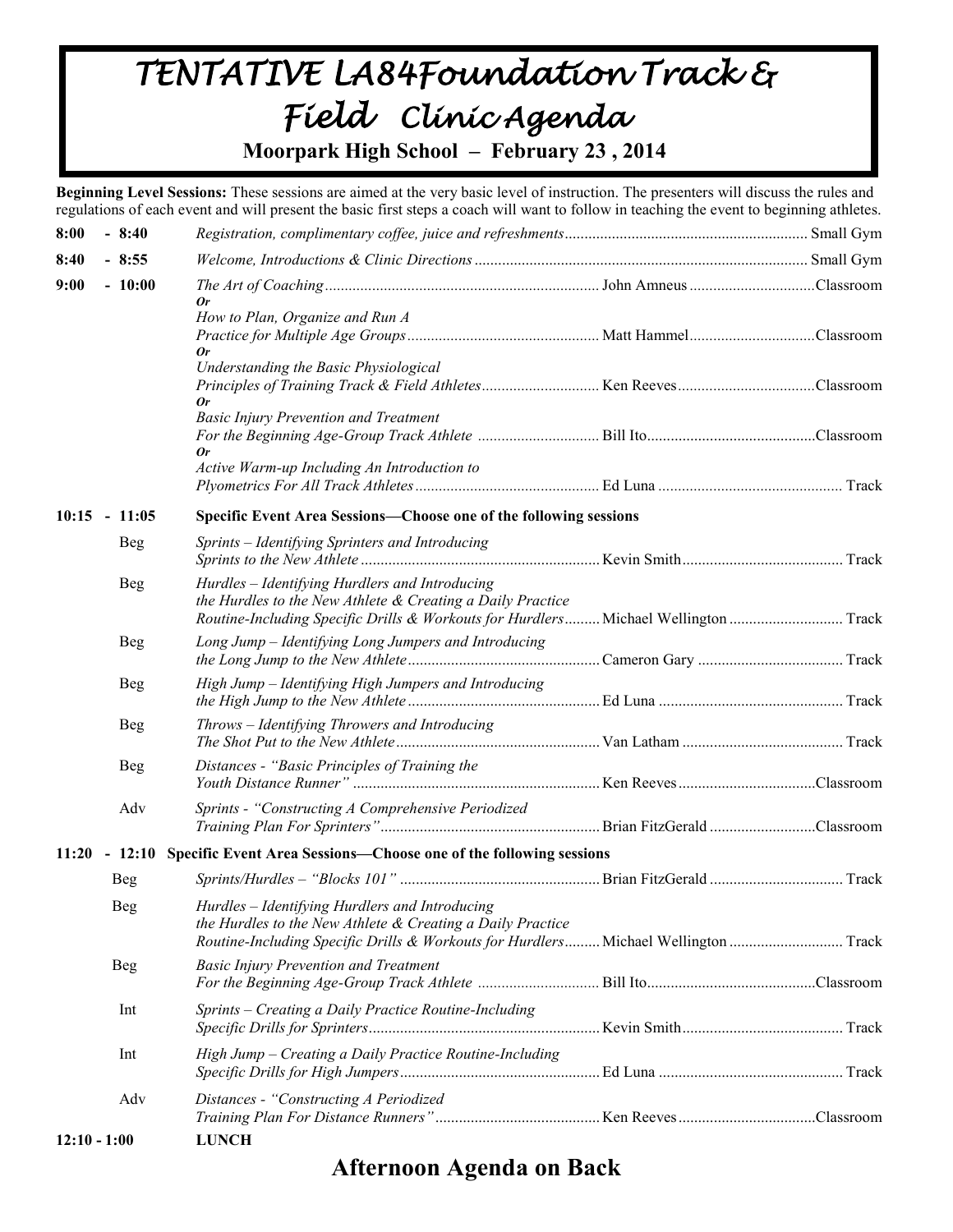## *Afternoon Agenda*

*Afternoon sessions will begin promptly at 1:00 PM. If you are attending a 1:00 PM session that is being conducted on the track, please go directly to the track for that 1:00 PM session. You should not report to the auxiliary gym first.*

### **1:00 - 1:50 Specific Event Area Sessions—Choose one of the following sessions**

|      | <b>Beg</b> | Sprints - Identifying Sprinters and Introducing                                |  |
|------|------------|--------------------------------------------------------------------------------|--|
|      | Beg/Int    | Distances - "Practical Application: How To Conduct A                           |  |
|      | Beg/Int    |                                                                                |  |
|      | Int        | Dynamic Flexibility to Improve                                                 |  |
|      | Int        | Hurdles - Creating a Daily Practice Routine-Including                          |  |
|      | Int        | Long Jump - Creating a Daily Practice Routine-Including                        |  |
|      | Int        | Throws - Creating a Daily Practice Routine-Including                           |  |
|      | Adv        | High Jump - Periodization For High Jumpers $\&$                                |  |
| 2:10 |            | - 3:00 Specific Event Area Sessions-Choose one of the following sessions       |  |
|      | General    | How to Plan, Organize and Run A                                                |  |
|      | Int        | Dynamic Flexibility to Improve                                                 |  |
|      | Int        | Sprints - Creating a Daily Practice Routine-Including                          |  |
|      | Int        | Distances - "Specific Workouts and When To Incorporate                         |  |
|      | Adv        | Hurdles-Hurdle Technique Training & TroubleshootingMichael WellingtonClassroom |  |
|      | Adv        | $Throws - Periodization For Throwers &$                                        |  |
|      | Adv        | Long Jump – "Periodization For Long Jumpers $\&$                               |  |
|      | Adv        | Sprints - "Constructing A Comprehensive Periodized                             |  |

#### **3:00 PM** *Return Evaluations; Pick up your free copy of the LA84Foundation Track & Field Coaches Manual and your personalized Certificate of Clinic Completion*